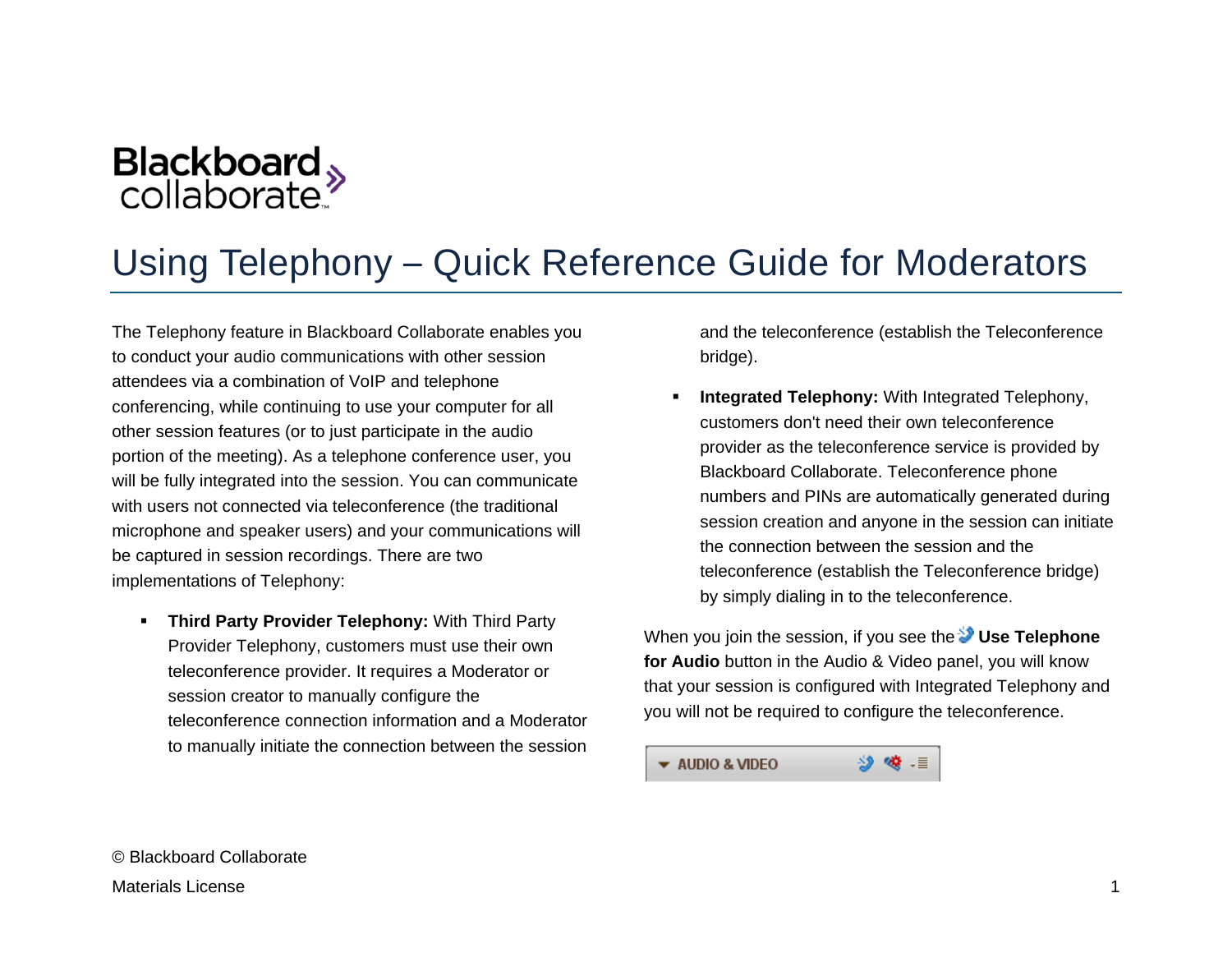# **Configuring Connection Information to a Third Party Provider Telephone Conference**

With Third Party Provider Telephony, if the session creator has not already configured the teleconference connection information, you must do so within the Blackboard Collaborate web conferencing session before you can connect a session to a teleconference. This entails entering the telephone number(s) and PIN(s) provided by your telephone conference administrator for the desired teleconference. Teleconference information can be set as a default from the Blackboard Collaborate session scheduling system.

To configure telephone conference connection information, follow these steps:

- 1. Obtain the phone number(s), PIN(s) and SIP (if required) for your teleconference from your telephone conference administrator.
- 2. Open the Teleconference Connection dialog by selecting **Configure Telephone Conference…** from the Audio & Video Options menu.



3. Enter the connection information for the teleconference. The **Session Information** and the **Moderator Information** are typically the same. The Blackboard Collaborate session will connect to the call using the **Session Information**.

blackboardcollaborate.com • 10 East 40th St, Floor 11 New York, NY 10016 • 866.463.5586



Copyright @ 1997-2011. Blackboard Inc. All rights reserved. Blackboard, the Blackboard logo, Blackboard Collaborate, and Behind the Blackboard are trademarks or registered trademarks of Blackboard Inc. or its subsidiaries in the United States and/or other countries.

Blackboard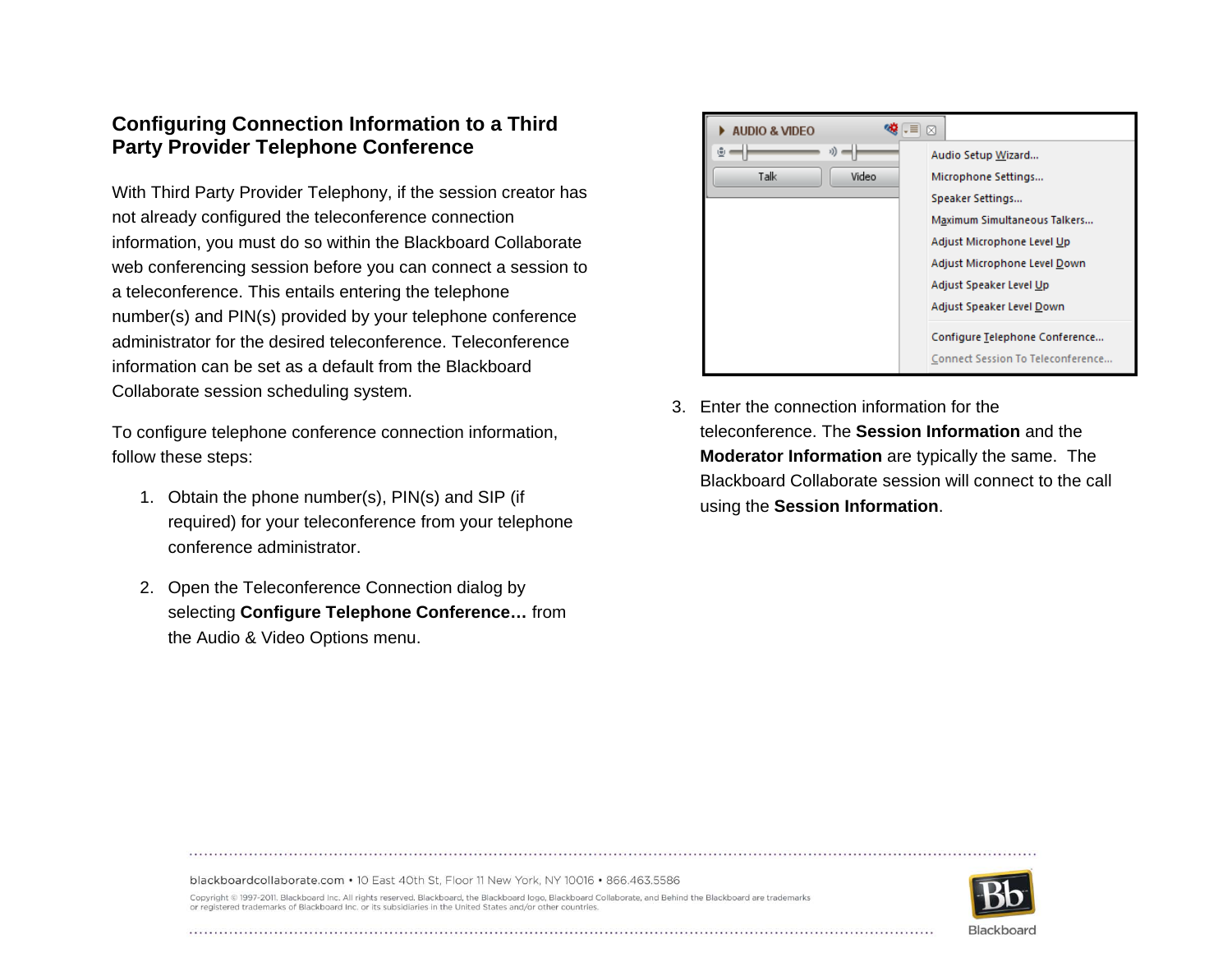| <b>Teleconference Connection</b><br>Configuration                               |                |            | х              |
|---------------------------------------------------------------------------------|----------------|------------|----------------|
| Participant Information:                                                        |                |            |                |
| Telephone                                                                       | 1-888-555-1212 | <b>PIN</b> | 1234           |
| Moderator Information:                                                          |                |            |                |
| Telephone                                                                       | 1-888-555-1212 | PIN        | 12345          |
| <b>Session Information:</b><br>O Telephone                                      | 1-888-555-1212 |            |                |
| <b>SIP</b>                                                                      |                | <b>PIN</b> | 12345##,##     |
| Status<br>The teleconference has been active for 0 minutes (limit 480 minutes). |                |            |                |
| Save & Connect                                                                  |                |            | Cancel<br>Save |

4. Save the teleconference information. If you want to connect to the teleconference immediately, click on the **Save & Connect** button. If you want to configure but not connect to the teleconference, click on the **Save** button.

# **Connecting the Session to the Telephone Conference**

Once you have configured the connection information, you must now establish the bridge (connection) between the session and the telephone conference. (Note: this is needed only if this wasn't already done in Step 4 above)

To connect the session to the telephone conference, follow the steps below:

1. Select **Connect Session to Teleconference** from the Audio & Video Options menu.

| Progress         |                              |                |
|------------------|------------------------------|----------------|
| <b>V</b> Calling | Connecting to 1-877-880-7307 |                |
|                  |                              | <br>Cancel<br> |

The session calls and connects.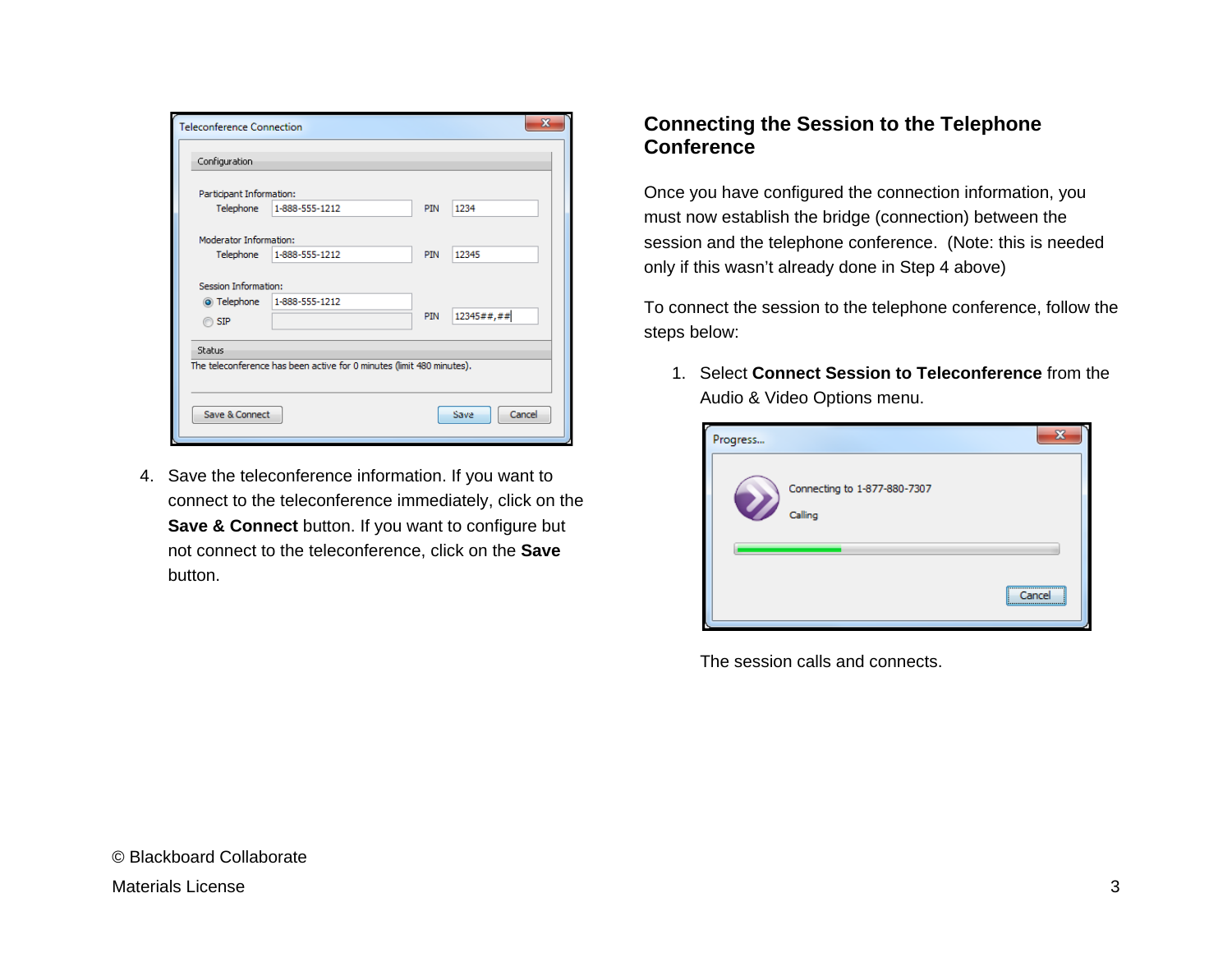2. Click on **Confirm** when the Confirm Connection dialog box appears.



Note that a new "Participant" called Teleconference appears in the Participants List.

| MAIN ROOM (4)           | طھ⊘⊡ی∂ |
|-------------------------|--------|
| Emma<br>Moderator (You) |        |
| Teleconference          | 성      |
| Jacob                   |        |
| Sophia #3               |        |

## **Joining a Teleconference**

Now that the session has connected to the teleconference, any session attendee (Moderator and Participant) can join a teleconference.

To join a teleconference, follow the steps below:

1. Click the **Use Telephone for Audio** button in the Audio & Video panel to access the conference number and PIN.



- 2. Using your telephone, dial the teleconference telephone number displayed in the Use Telephone for Audio dialog.
- 3. Enter the teleconference PIN when prompted to do so by the teleconference (if required). If your teleconference, prompts you to enter your conference number followed by the # key, enter your PIN as the "conference number".

blackboardcollaborate.com • 10 East 40th St, Floor 11 New York, NY 10016 • 866.463.5586



Copyright @ 1997-2011. Blackboard Inc. All rights reserved. Blackboard, the Blackboard logo, Blackboard Collaborate, and Behind the Blackboard are trademarks or registered trademarks of Blackboard Inc. or its subsidiaries in the United States and/or other countries.

Blackboard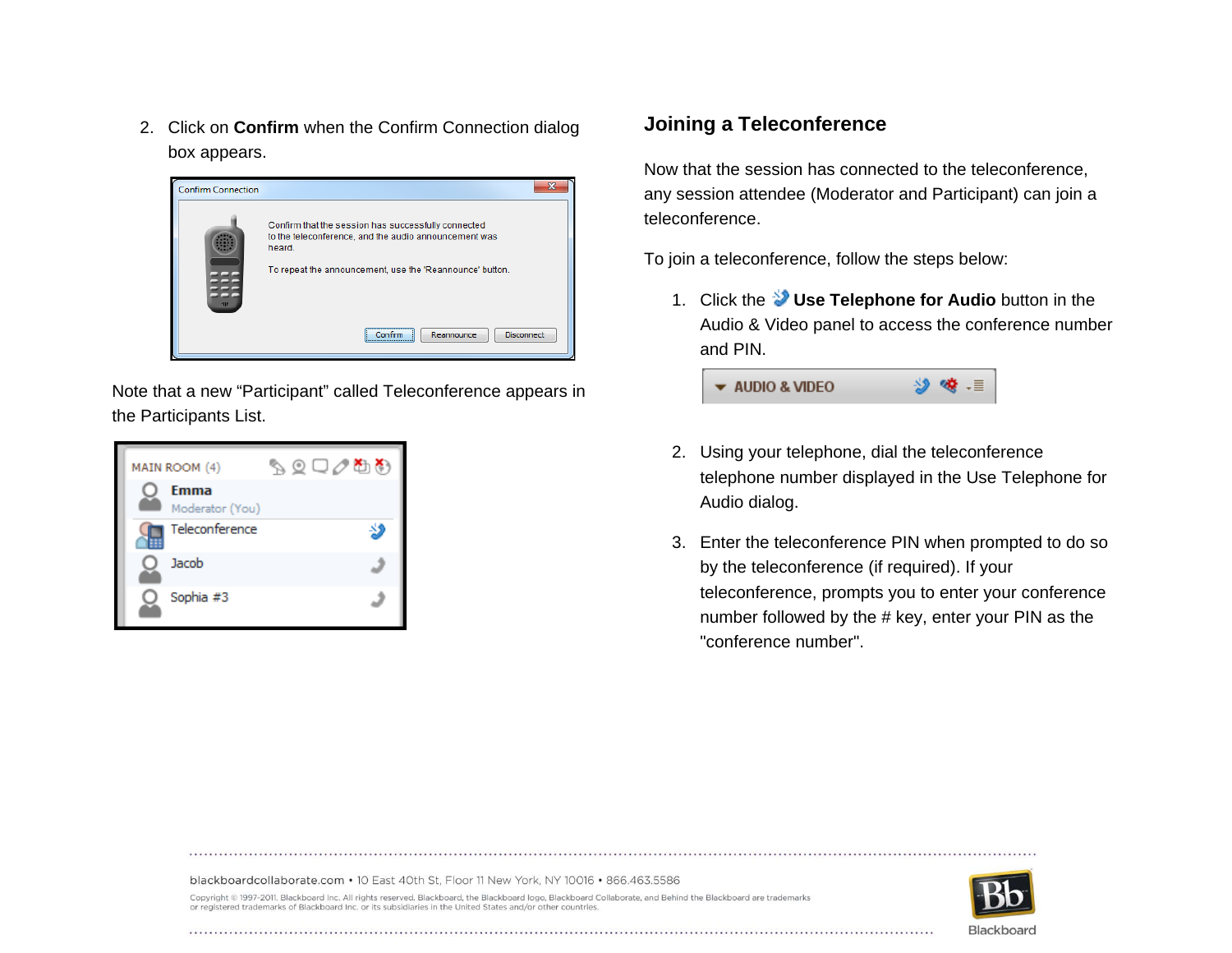4. When you've successfully connected to the teleconference, click on **OK** in the Use Telephone for Audio dialog. The **Use Telephone for Audio** button will change to the **Use Microphone and Speakers for Audio** button and the word **Teleconferencing…** will appear in the Audio & Video window to confirm you are communicating via the call.



### **Adjusting the Sound & Muting the Teleconference**

While you are in your session, you can prevent the audio from the teleconference from entering the session by muting the teleconference. This will prevent everyone who is on the teleconference from talking to those in the session who are

using VoIP. However, the teleconference participants will continue to be able to hear and talk to each other and will still receive audio from the session.

To mute the teleconference, remove the Audio permission of the Teleconference bridge in the Participant list by clicking its Audio permission in the Participant Option menu.

| Teleconference |             |
|----------------|-------------|
| Jacob          | Permissions |
|                | Audio       |

You will know the teleconference is muted when you see the icon next to the Teleconference bridge participant in the Participants list.

| MAIN ROOM (4)                  | طھ⊘⊡ی⊘ |   |
|--------------------------------|--------|---|
| <b>Emma</b><br>Moderator (You) |        |   |
| Teleconference                 |        | 今 |
| Jacob                          |        |   |
| Sophia #3                      |        |   |

#### **Figure 1 Muted**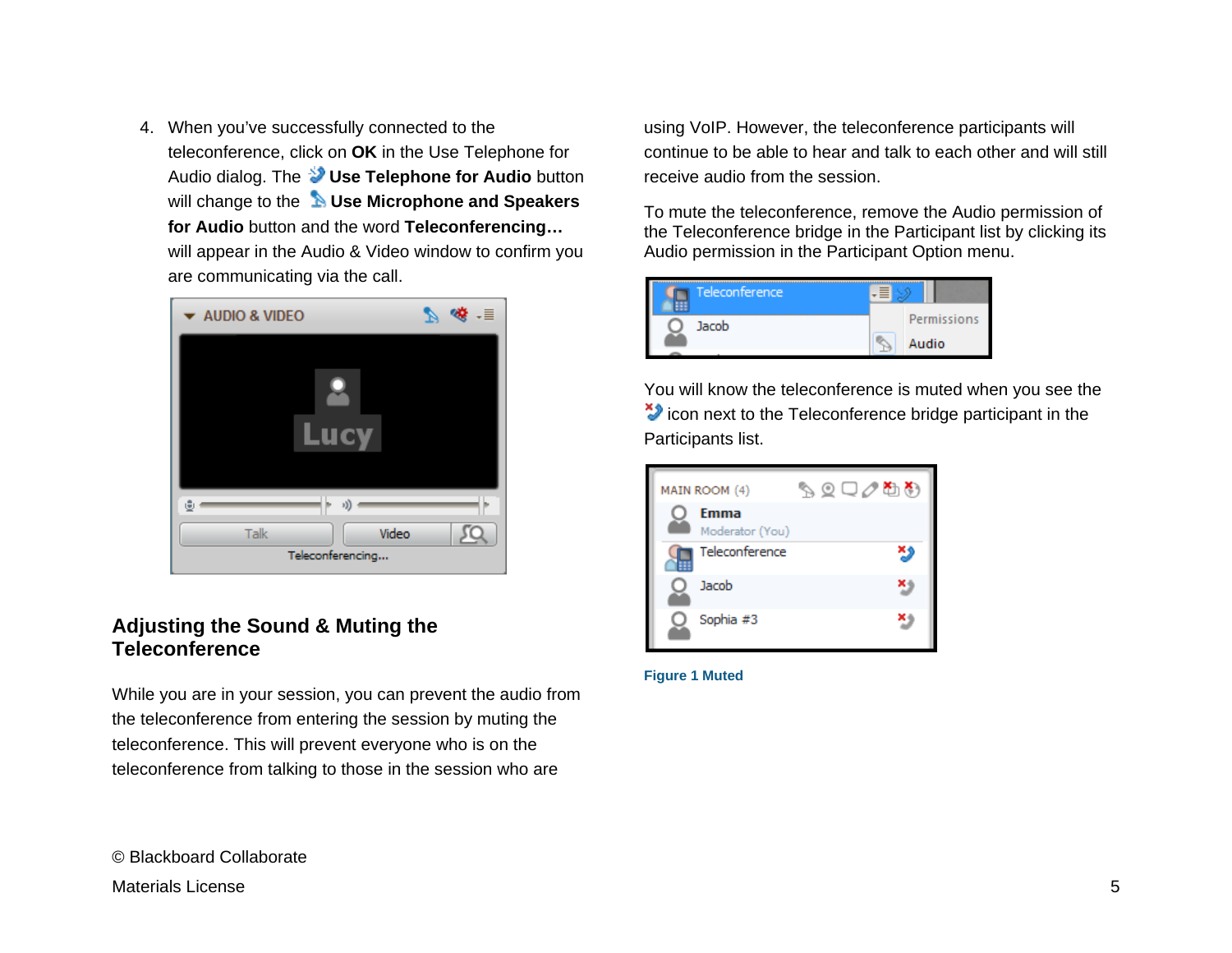To un-mute the teleconference, reinstate the Teleconference bridge's Audio permission. You will know the teleconference is no longer muted when the  $\ddot{\bullet}$  icon next to the Teleconference bridge participant switches back to the  $\blacktriangleright$  icon.



#### **Figure 2 Not Muted**

## **Disconnecting the Session from the Teleconference**

Only a Moderator can disconnect the session from the telephone conference. To disconnect, select **Disconnect Session from Teleconference…** from the Audio & Video Options menu. Click **Yes** to confirm.



## **Leaving a Teleconference**

To leave a teleconference and once again be able to use your microphone and speakers for audio, follow the steps below:

> 1. Click the **Use Microphone and Speakers for Audio** button. The Use Microphone & Speakers for Audio dialog will open.



- 2. Click **OK** to leave the teleconference.
- 3. Hang up your phone.

blackboardcollaborate.com • 10 East 40th St, Floor 11 New York, NY 10016 • 866.463.5586

Copyright @ 1997-2011. Blackboard Inc. All rights reserved. Blackboard, the Blackboard logo, Blackboard Collaborate, and Behind the Blackboard are trademarks or registered trademarks of Blackboard Inc. or its subsidiaries in the United States and/or other countries.